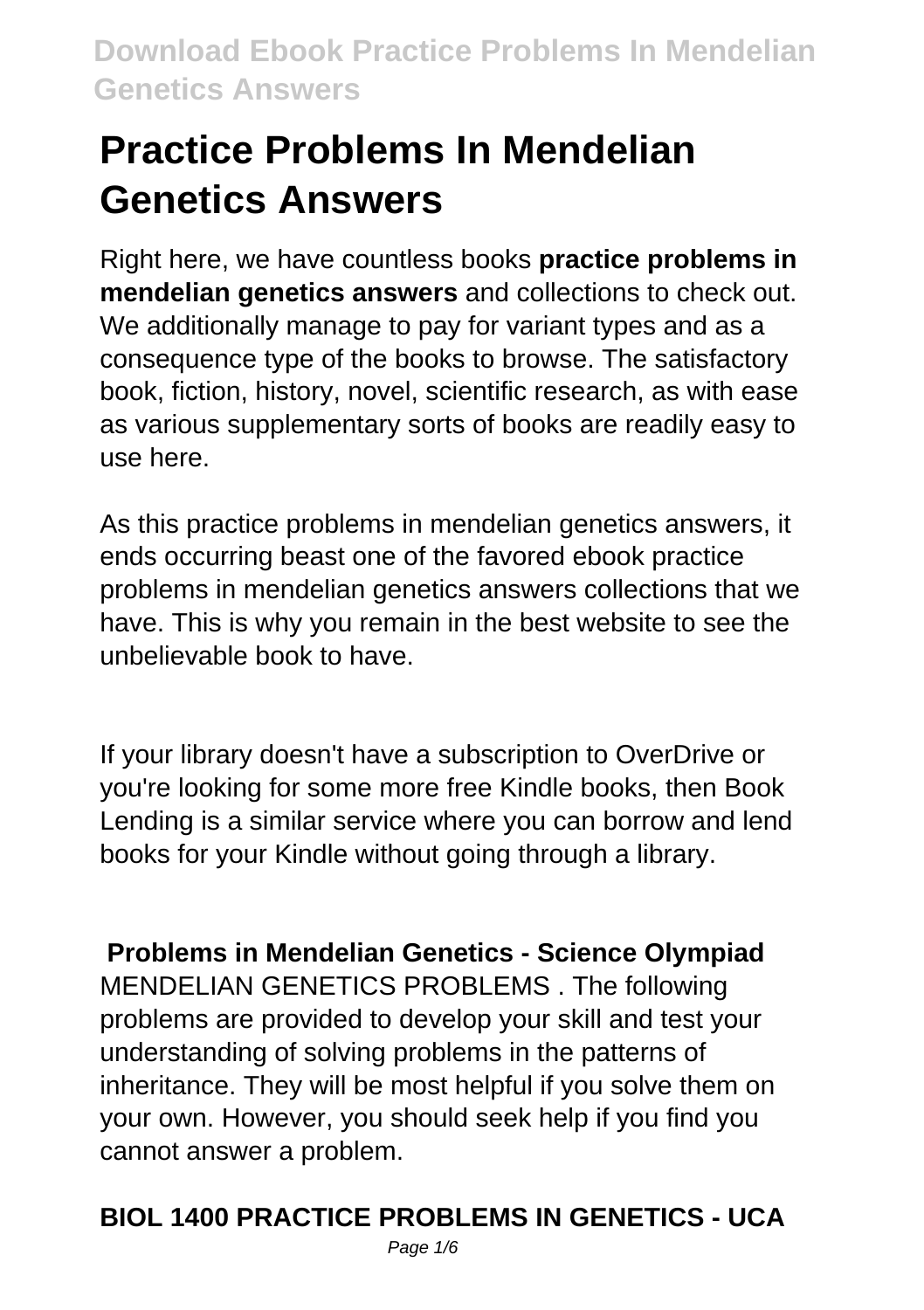GENETICS PRACTICE 1: BASIC MENDELIAN GENETICS Solve these genetics problems. Be sure to complete the Punnett square to show how you derived your solution. 1. In humans the allele for albinism is recessive to the allele for normal skin pigmentation. If two heterozygotes have children, what is the chance that a child will have normal skin pigment?

#### **Bio 102 Practice Problems Mendelian Genetics and Extensions**

MENDELIAN GENETICS PROBLEMS AND ANSWERS PROBLEM 1. Hypothetically, brown color (B) in naked mole rats is dominant to white color (b). Suppose you ran across a brown, male, naked mole rat in class and decided to find out if he was BB or Bb by using a testcross. You'd mate him to a white (totally recessive) female, and examine the offspring produced.

## **MENDELIAN GENETICS PROBLEMS - FSU Biology**

Bio 102 Practice Problems Mendelian Genetics and Extensions. Short answer (show your work or thinking to get partial credit): 1. In peas, tall is dominant over dwarf. If a plant homozygous for tall is crossed with one homozygous for dwarf: a.

#### **Genetics Practice Problems - UCA**

Simple Genetics Practice Problems KEY This worksheet will take about 20 minutes for most students, I usually give it to them after a short lecture on solving genetics problems. I don't normally take a grade on it, instead just monitor progress of students as they work and then have them volunteer to write the answers #5-15 on the board. 1.

## **Mendelian genetics questions (practice) | Khan Academy**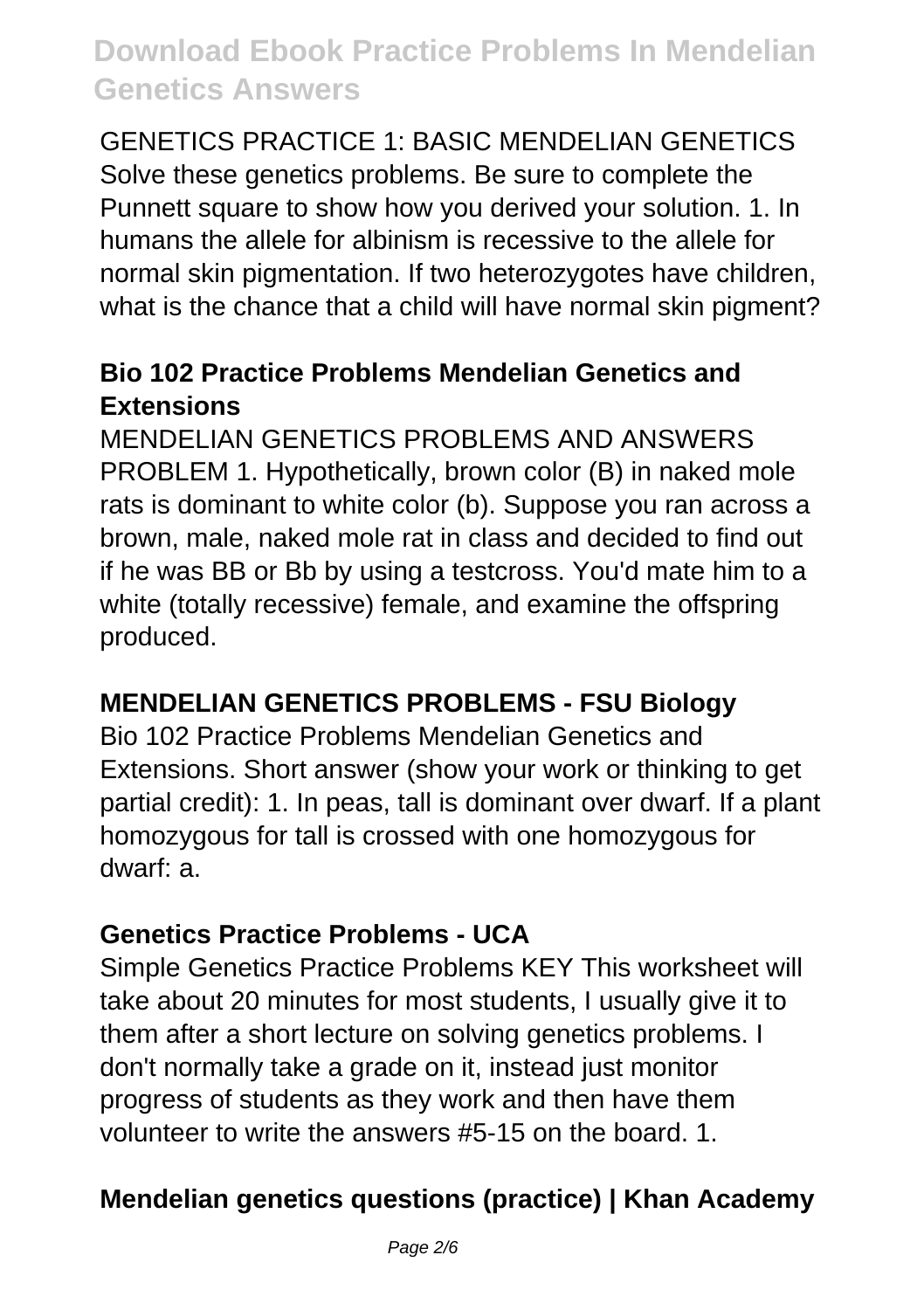PRACTICE PROBLEMS IN GENETICS PLUS SOLUTIONS Problems Involving One Gene 1. In cats, long hair is recessive to short hair. A true-breeding (homozygous) shorthaired male is mated to a long-haired female. What will their kittens look like? 2. Two cats are mated. One of the parent cats is long-haired (recessive allele). The litter which results

#### **Practice Problems In Mendelian Genetics**

Practice: Mendelian genetics questions. This is the currently selected item. An Introduction to Mendelian Genetics. Codominance and Incomplete Dominance. Worked example: Punnett squares. Hardy-Weinberg equation. Applying the Hardy-Weinberg equation. Next lesson. DNA technology.

## **Practice questions in Mendelian genetics**

Practice Problems for Genetics, Session 1: Mendel's Laws. Question 1. One could propose a genetic model to explain the inheritance of left- and right-handedness in humans. Their model is as follows: Handedness is controlled by one gene with two alleles: allele Contribution to phenotype.

## **Scanned from a Xerox Multifunction Printer**

GENETICS PRACTICE 1: BASIC MENDELIAN GENETICS Solve these genetics problems. Be sure to complete the Punnett square to show how you derived your solution. 1. In humans the allele for albinism is recessive to the allele for normal skin pigmentation. If two heterozygotes have children, what is the chance that a child will have normal skin pigment?

## **Basic Genetics Practice Problems - 11/2020**

Genetics Practice Problems and Answers 1. In rabbits, monocolored fur (F) is dominant over spotted fur (f), and straight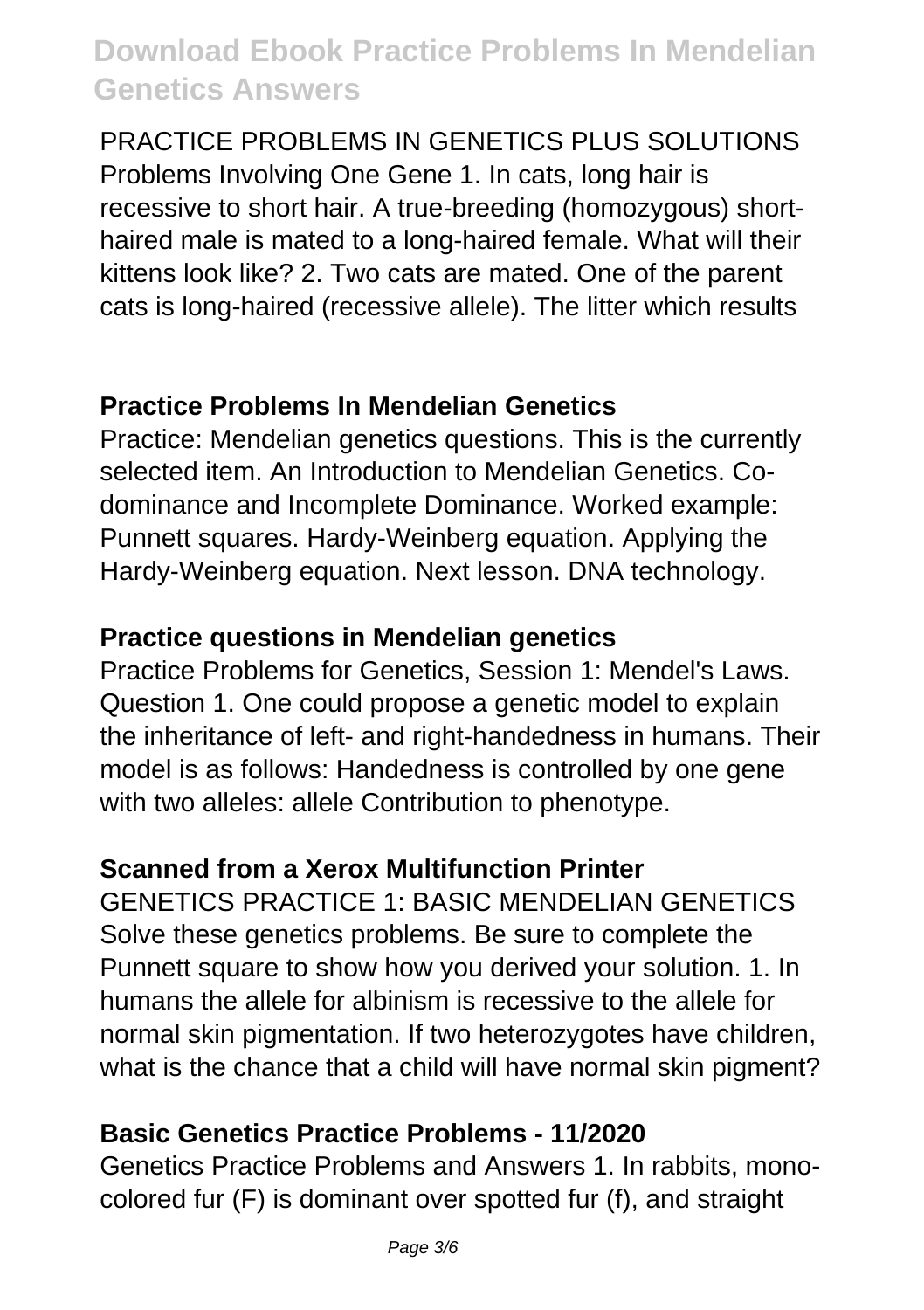ears (S) is dominant over floppy (s). A. Your son is entering the 4-H county fair for rabbits. He has a male white rabbit without spots and crosses it with a female white rabbit without spots. Some of the baby rabbits have ...

## **Problems in Mendelian Genetics - Ms. Lynch's Lessons**

These simple problems were designed for beginners to genetics, students practice determining whether letter combination represents heterozygous or homozogous alleles. They set up punnett squares for simple single allele traits.

#### **Test Your Knowledge of Mendelian Genetics - Quiz**

Title: Scanned from a Xerox Multifunction Printer.pdf Created Date: 5/9/2017 4:15:06 PM

#### **Practice questions on Mendelian genetics**

Solutions to Practice Problems for Genetics, Session 1: Mendel's Laws Question 1 a) Based on this model, two Rr parents (right-handed) have a 1/8 chance of having a lefthanded child. Explain why this is so. Rr X Rr gives 1/4 chance of rr child and rr children have a 1/2 chance of being left handed. Therefore, the chance is 1/4 x 1/2 or 1/8.

#### **Practice Problems for Genetics, Session 1**

Test your knowledge of Mendelian genetics! Test your knowledge of Mendelian genetics! If you're seeing this message, it means we're having trouble loading external resources on our website. ... Practice: Mendelian genetics. This is the currently selected item. Next lesson.

## **GENETICS PRACTICE 1: BASIC MENDELIAN GENETICS**

To take the Mendelian Genetics Quiz, simply click on the "Start The Quiz" link below and select the correct answer for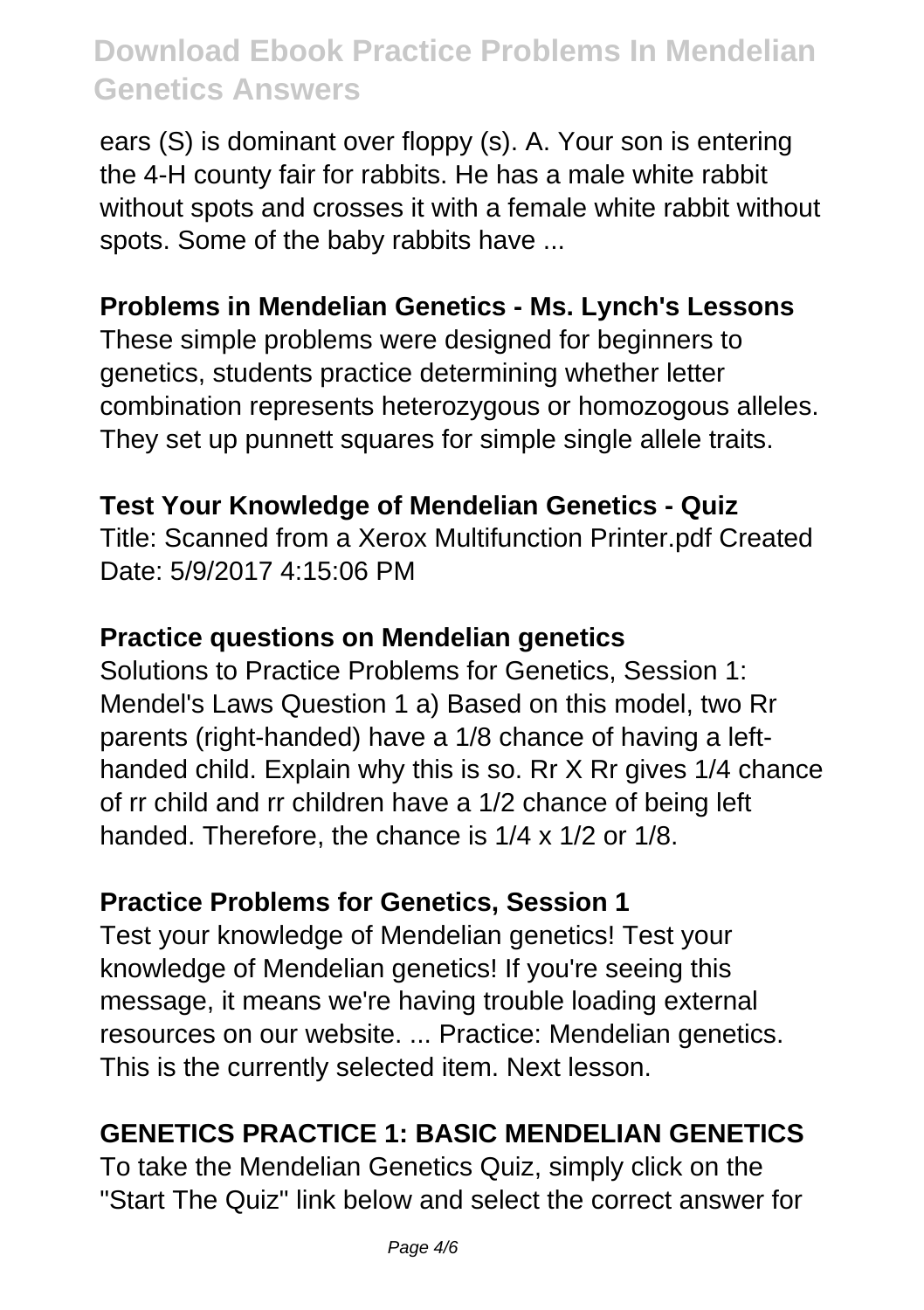each question. START THE QUIZ Not quite ready to take the quiz? To learn more about Mendelian genetics, visit: Law of Segregation Independent Assortment For information on more genetics topics visit, Genetics Basics.

## **Simple Genetics Practice Problems KEY**

Practice Problems in Mendelian Genetics. Important Note: Get in the habit right from the first of writing down the work necessary to solve the problems you do. You will be required to show work on any assignment or exam problem. I. Problems Involving One Gene. In cats, long hair is recessive to short hair.

## **MENDELIAN GENETICS PROBLEMS AND ANSWERS**

Practice questions for Mendelian genetics. Answers to these problems will be posted next week. You are encouraged to work through the problems first before you look up the answers. Try to work on the problems in small groups. We know that the most common form of color blindness results from an X-linked recessive gene.

#### **Practice Problems In Mendelian Genetics Answer Key ...**

PRACTICE PROBLEMS IN GENETICS Questions 1-12 have to do with domestic cats. However, the same basic principles will apply (usually), no matter what animals or plants you're working with. 1. Short hair (L) is dominant to long hair (l). What are the possible genotypes of a shorthaired cat? LL or  $| \cdot |$  2.

## **Mendelian genetics (practice) | Heredity | Khan Academy**

Mendelian Genetics Practice Problems Name Score Problem Set Manual Genetics [PDF] practice problems in mendelian genetics Practice: Mendelian genetics questions. This is the